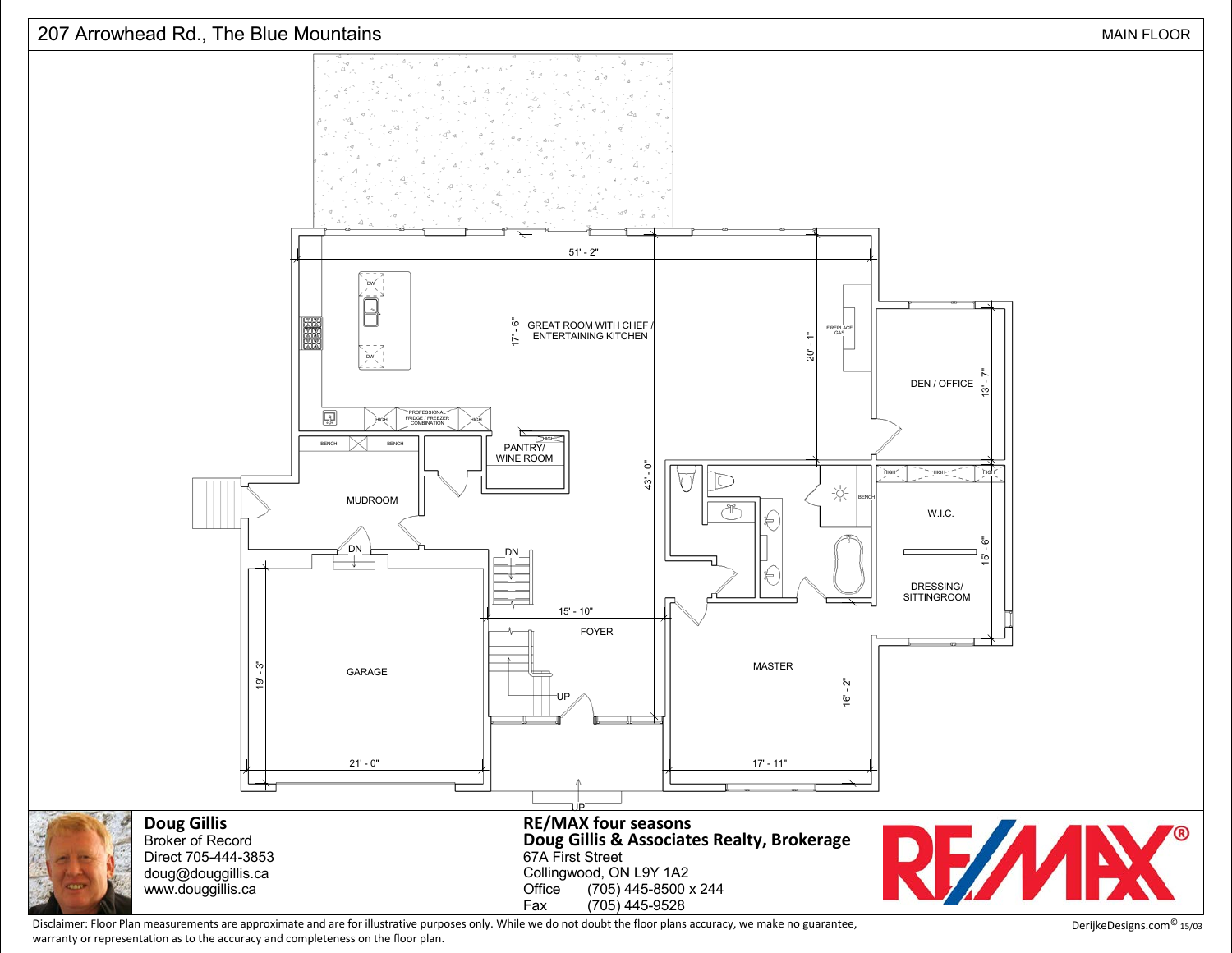





**Doug Gillis** Broker of RecordDirect 705-444-3853

 doug@douggillis.cawww.douggillis.ca

67A First Street Collingwood, ON L9Y 1A2 Office (705) 445-8500 x 244Fax (705) 445-9528**Doug Gillis & Associates Realty, BrokerageRE/MAX four seasons**



Disclaimer: Floor Plan measurements are approximate and are for illustrative purposes only. While we do not doubt the floor plans accuracy, we make no guarantee,warranty or representation as to the accuracy and completeness on the floor plan.